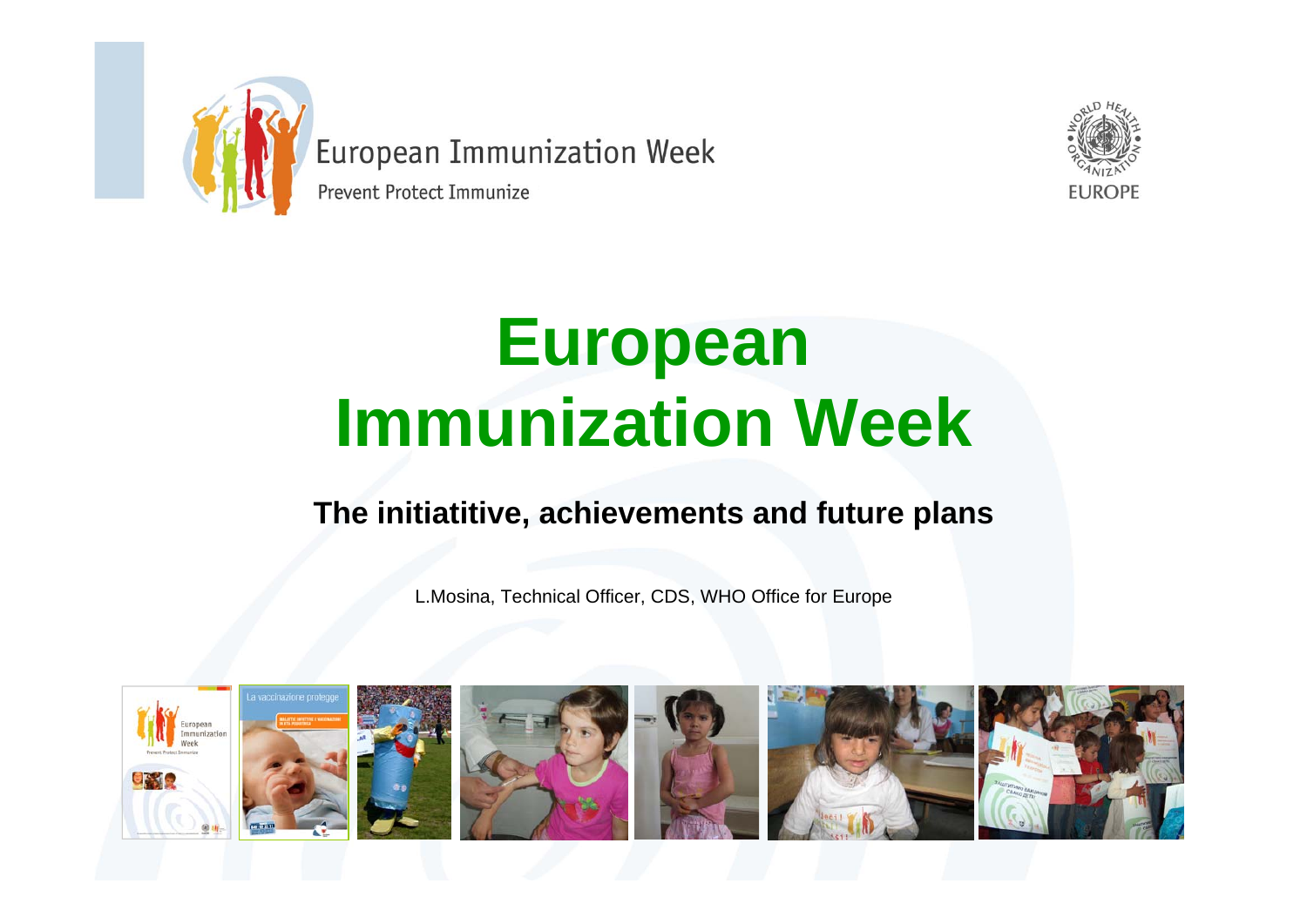



Prevent Protect Immunize

## **Why EIW? Regional trends**

- Large groups of high-risk unvaccinated children exist across the European Region
- 600,000 newborns miss routine immunization every year
- 32,000 young children every year die from vaccine-preventable diseases
- Outbreaks of infectious diseases continue to spread in the European Region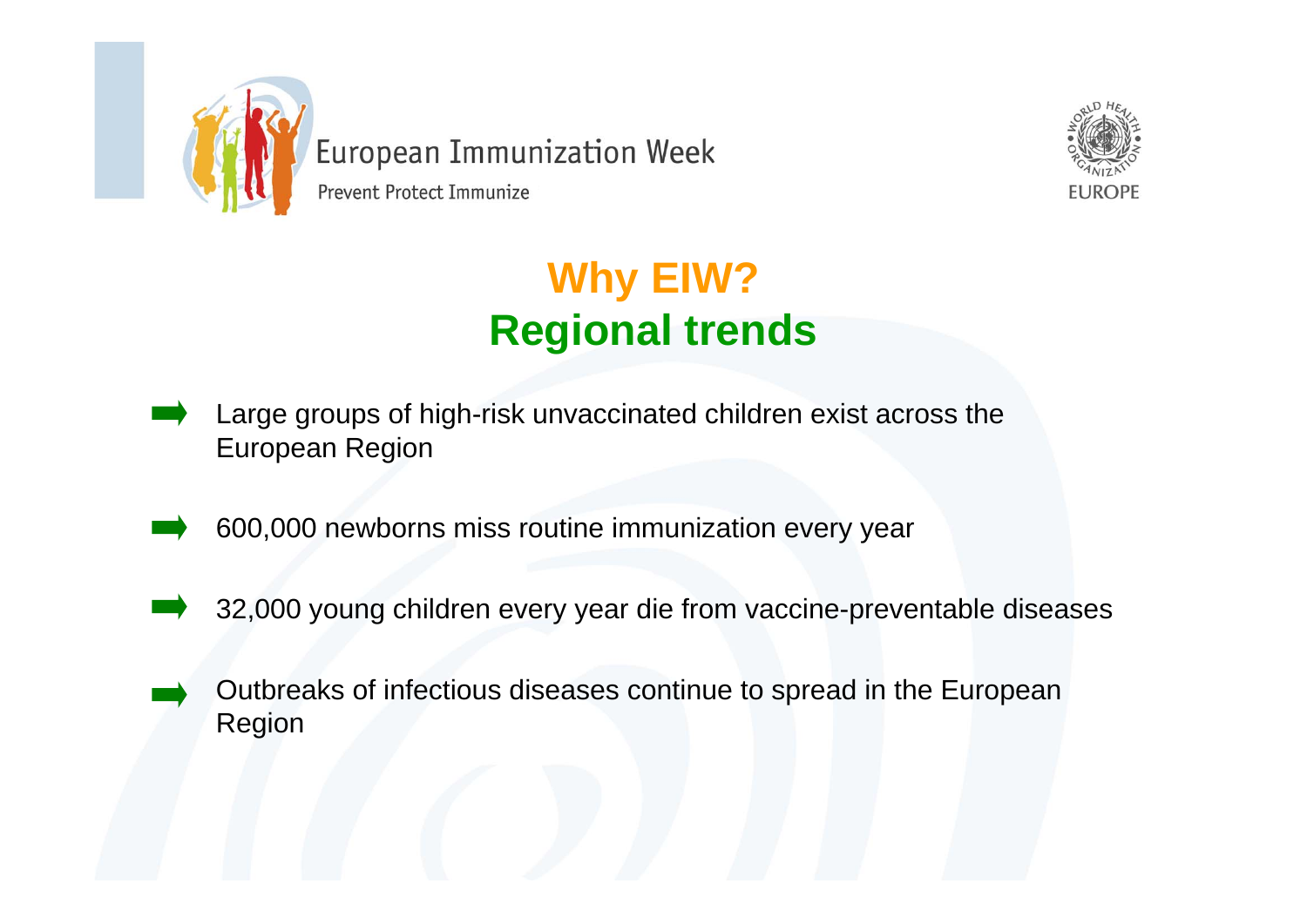



### **Why EIW? Regional trends**

Remaining risk of a re-emergence of already eliminated diseases

Public confidence in vaccines is affected by groups, web sites or the press questioning the necessity and safety of vaccination

In times of competing health priorities, immunization in some countries loses political commitment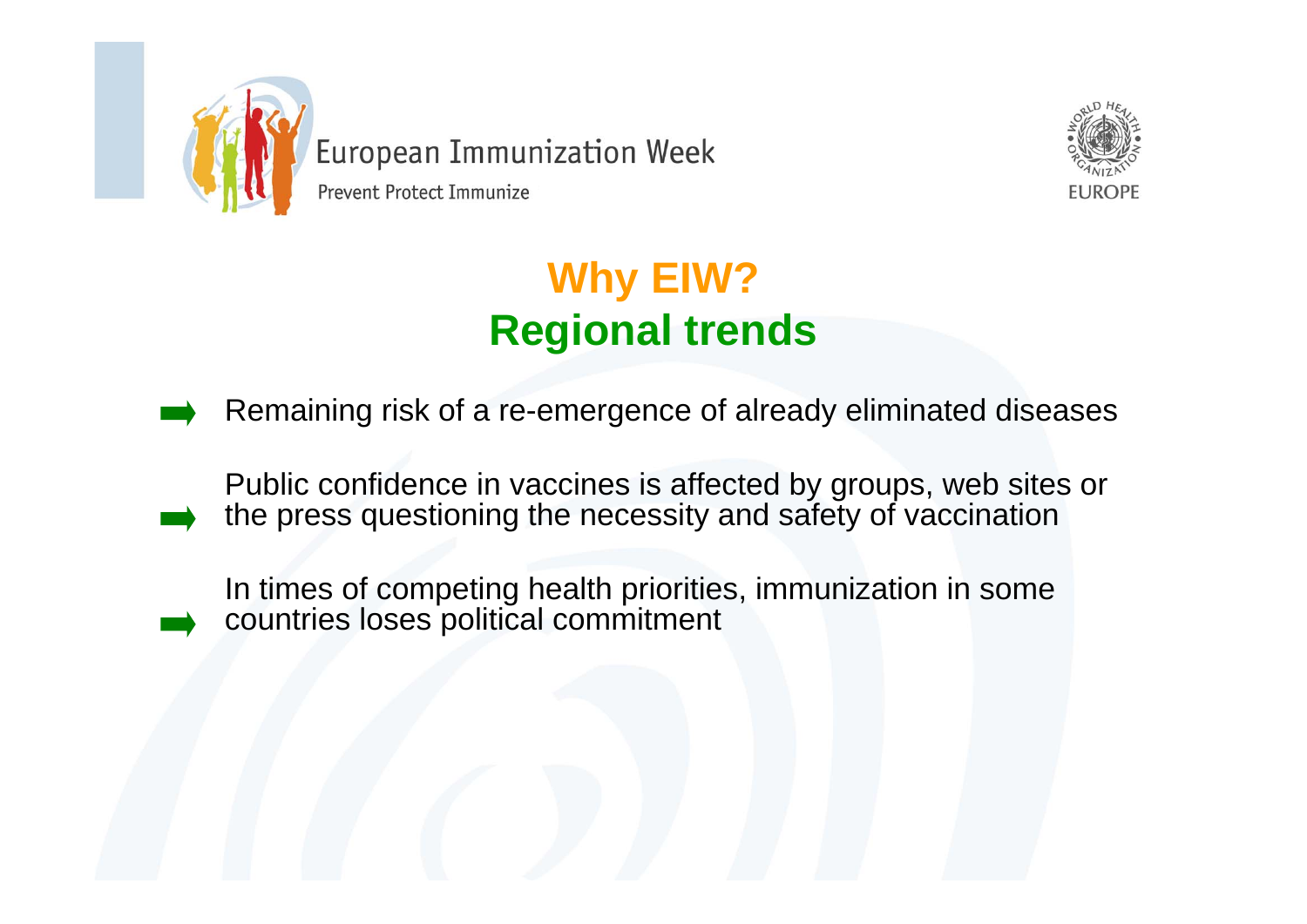



### **Why EIW? Resolution EUR/RC55/R7**

Urging all European Region countries

"to support, where appropriate, the implementation of an immunization week within the Region for advocacy to promote immunization"

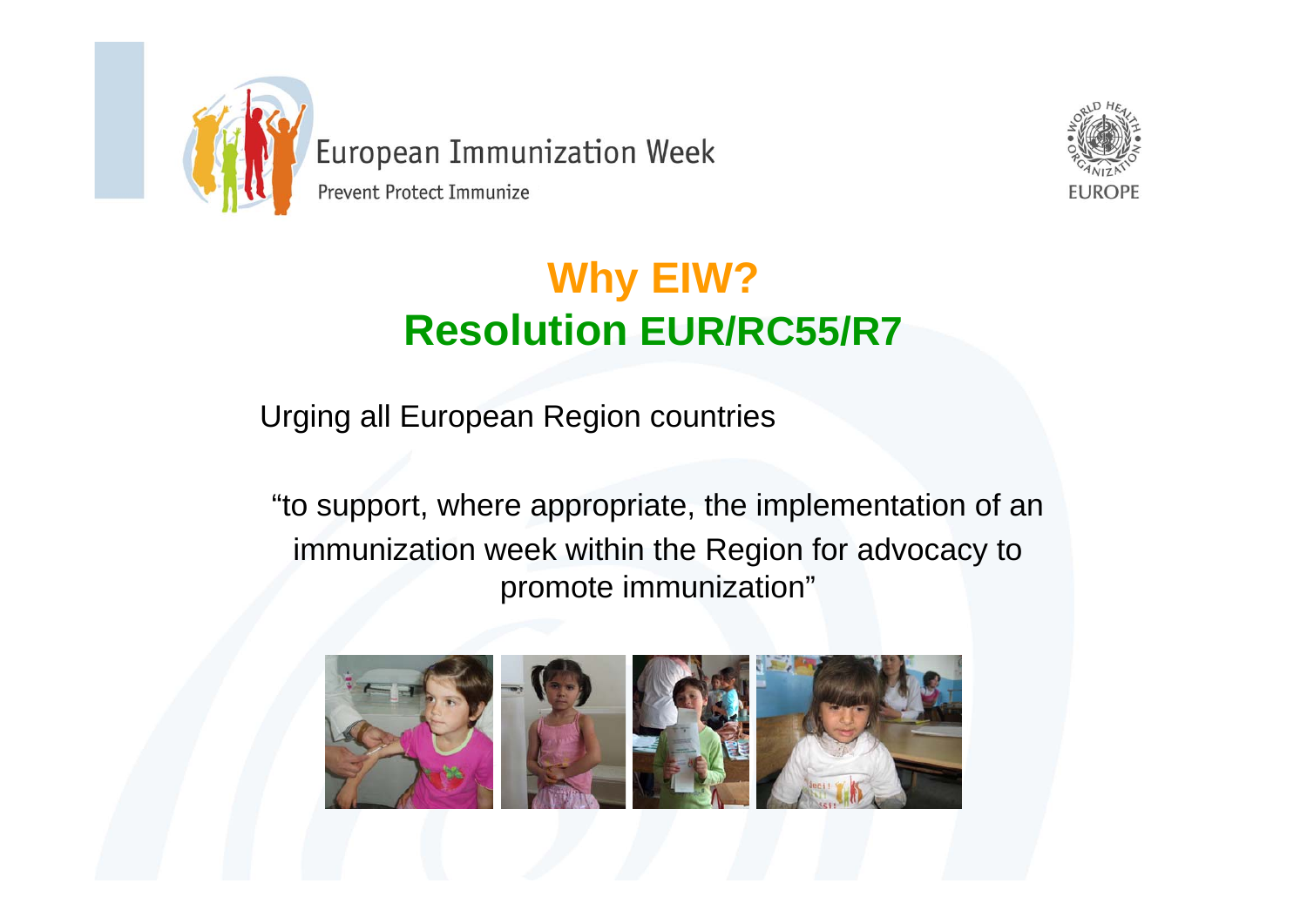

Prevent Protect Immunize



# **Developing EIW**

- Establish a framework for advocacy and communication at all levels to:
- Raise awareness at all levels through advocacy and communication
- Join forces to mobilize resources for immunization
- Establish a mechanism for inter-country exchange of knowledge and experiences
	- Combine efforts and maximise synergy through a common and coordinated approach

**European Immunization Week**

=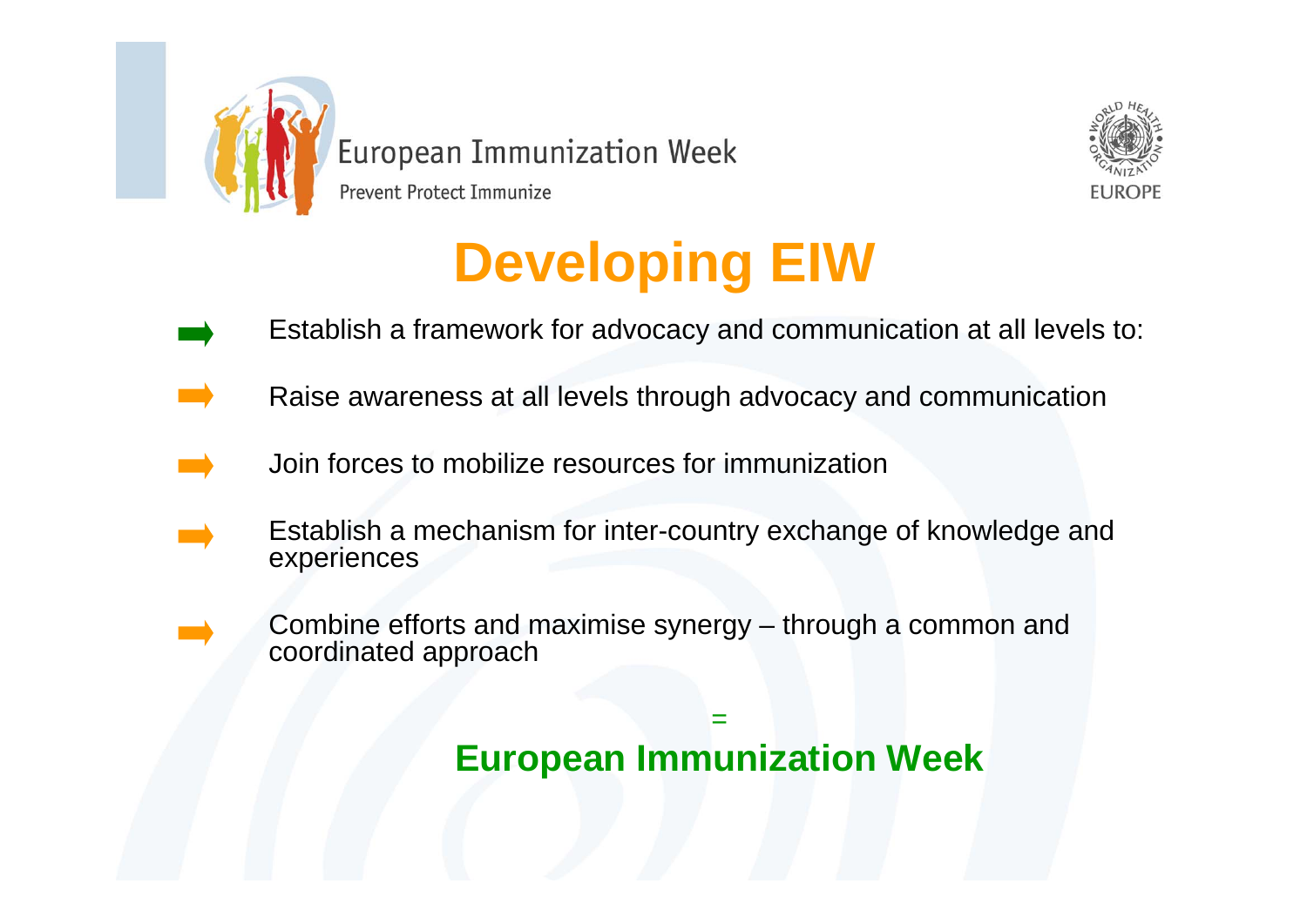

Prevent Protect Immunize



# **Strategy Goal**

The long-term goal of European Immunization Week:

To increase the success of immunization programmes by:

- Raising awareness of the need and right of every child to be protected against vaccine-preventable diseases.
- Placing a special focus on vulnerable, high-risk groups.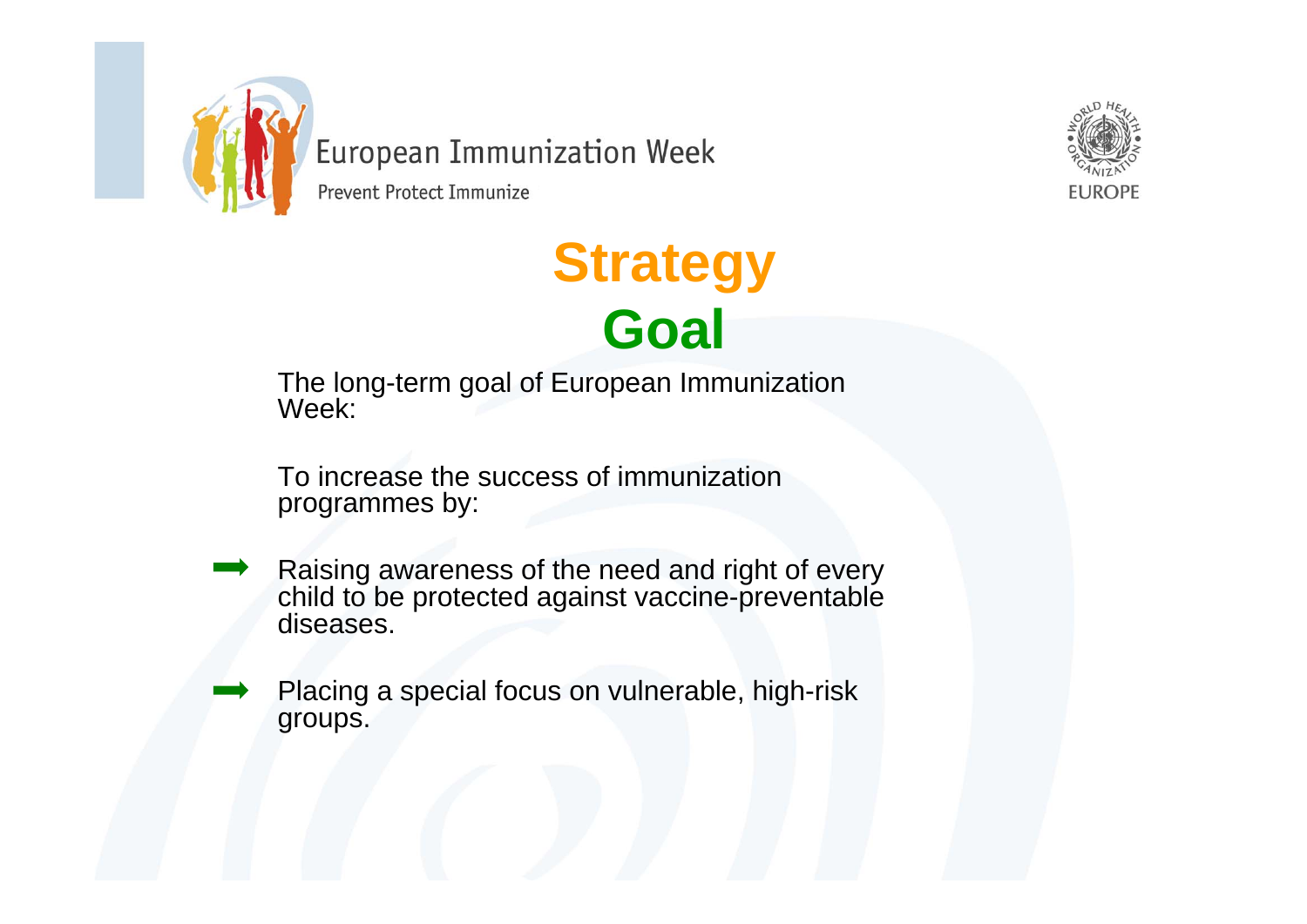

Prevent Protect Immunize



# **Strategy Planning and coordination**

#### **Coordination**

WHO Regional Office for Europe.

#### **Implementation**

National working group - a forum for planning, discussion and resource mobilization Involving sub-national and local levels – often quite decentralized

#### **Partnership**

Important regional and national partners support the planning and implementation of European Immunization Week.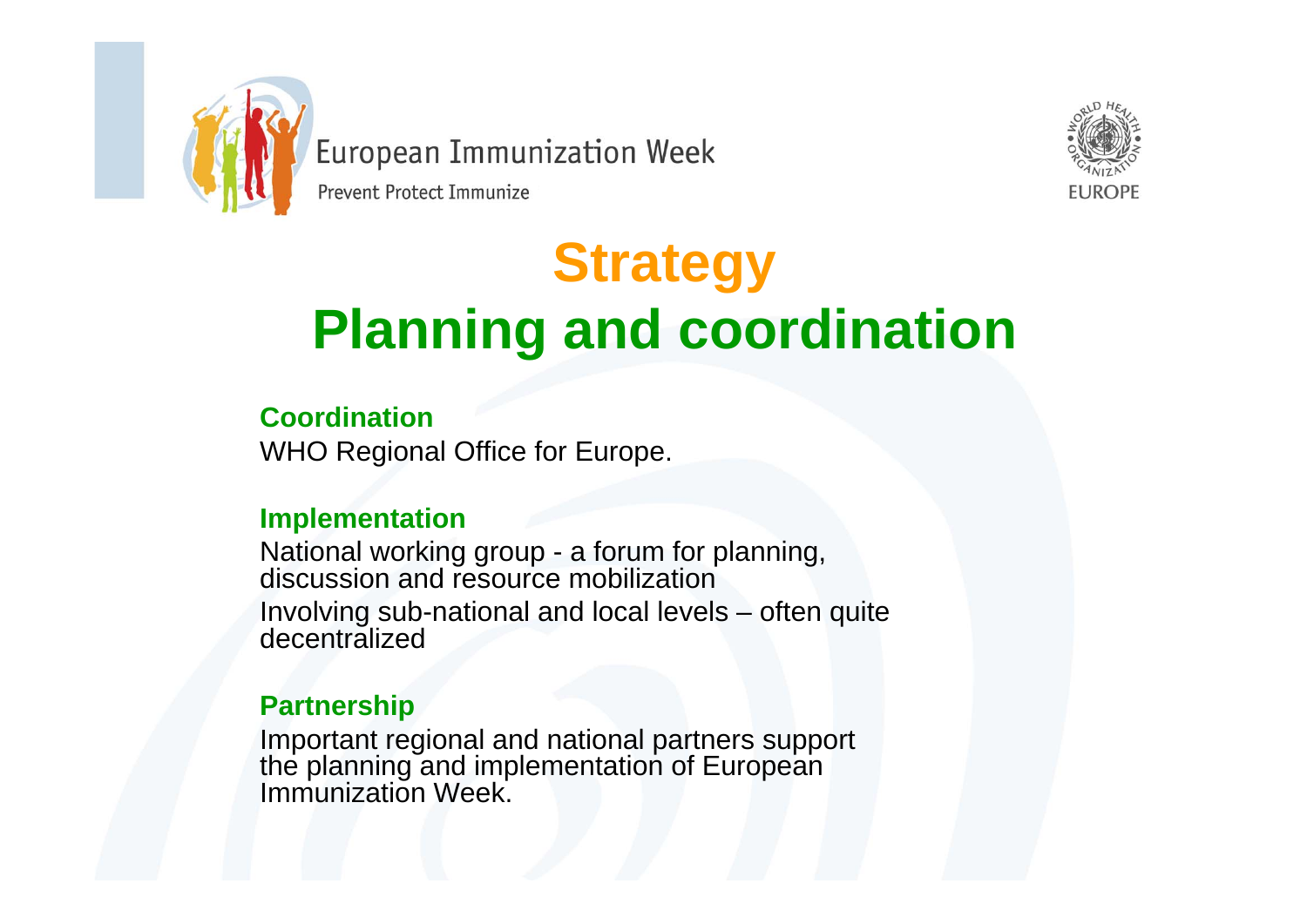

Prevent Protect Immunize



# **Pilot initiative**

#### **October 2005**

**Belarus Belgium Hungary Ireland Italy (South Tyrol) Russian Federation Tajikistan The former Yugoslav Republic of Macedonia Serbia**

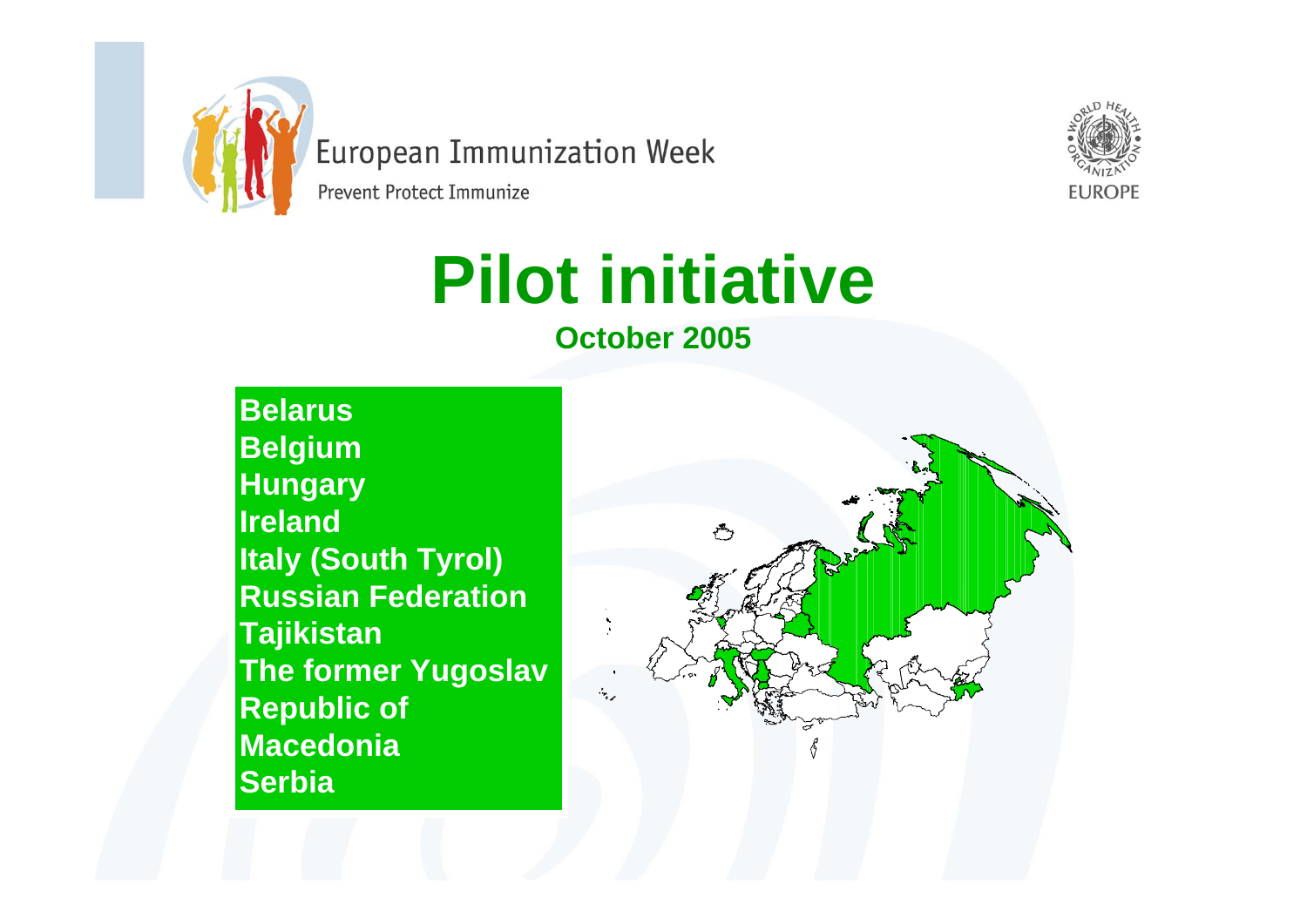



## **European Immunization Week Pilot**

### **General evaluation recommendations:**

- To continue and expand the initiative
- To make European Immunization Week an annual initiative
- To involve more countries, making the initiative Region-wide initiative

To change the timing of the week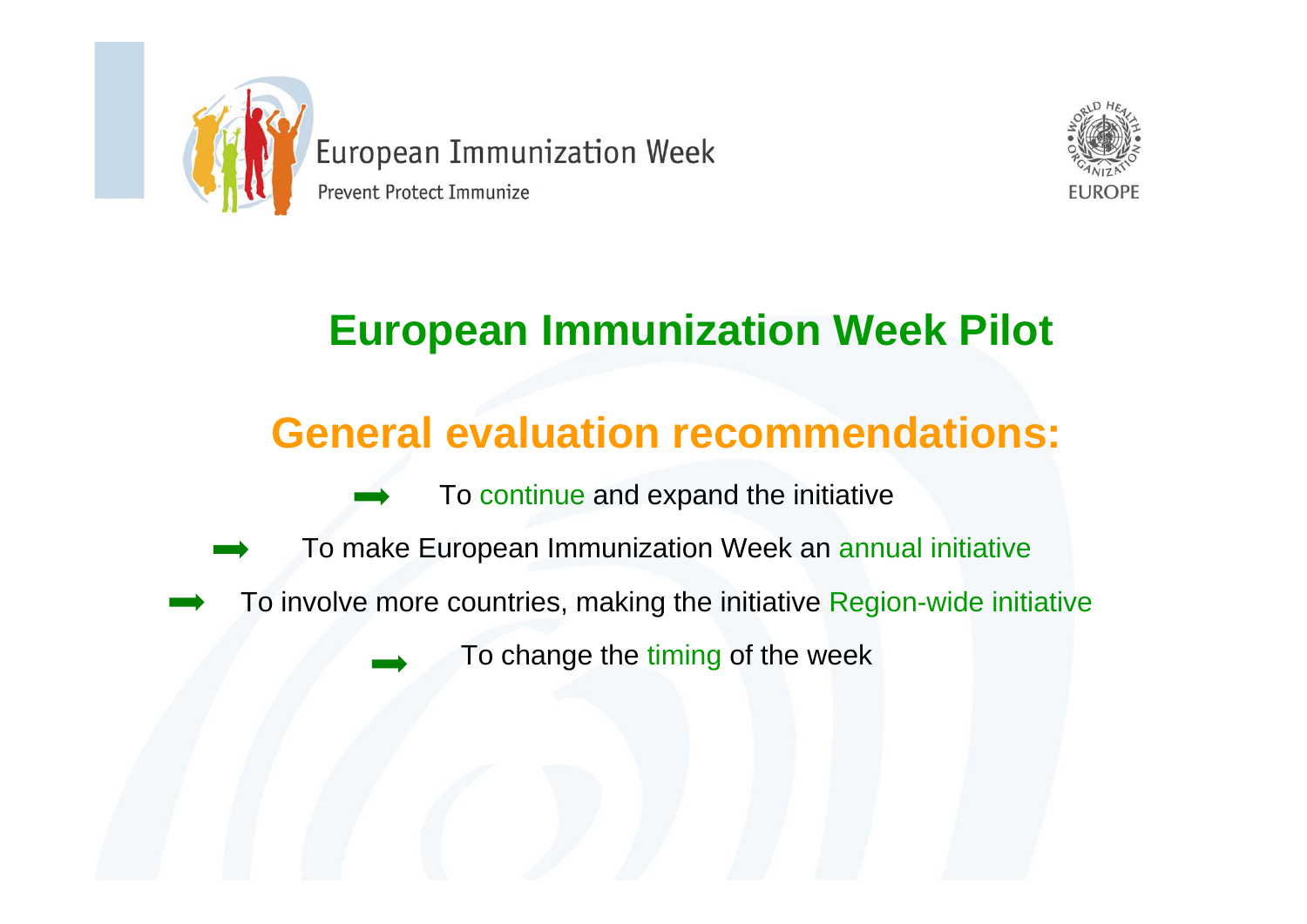

Prevent Protect Immunize

# **Second EIW**



**AlbaniaArmeniaAzerbaijan BelarusBelgium Bosnia and Herzegovina Moldova FranceGeorgia Germany Hungary**

**Ireland Italy (South Tyrol) Kazakhstan Kyrgyzstan MaltaRomaniaRussian Federation** 

**SerbiaSlovakiaTajikistan The former Yugoslav Republic of MacedoniaTurkey Turkmenistan Uzbekistan** 



**FUROPE**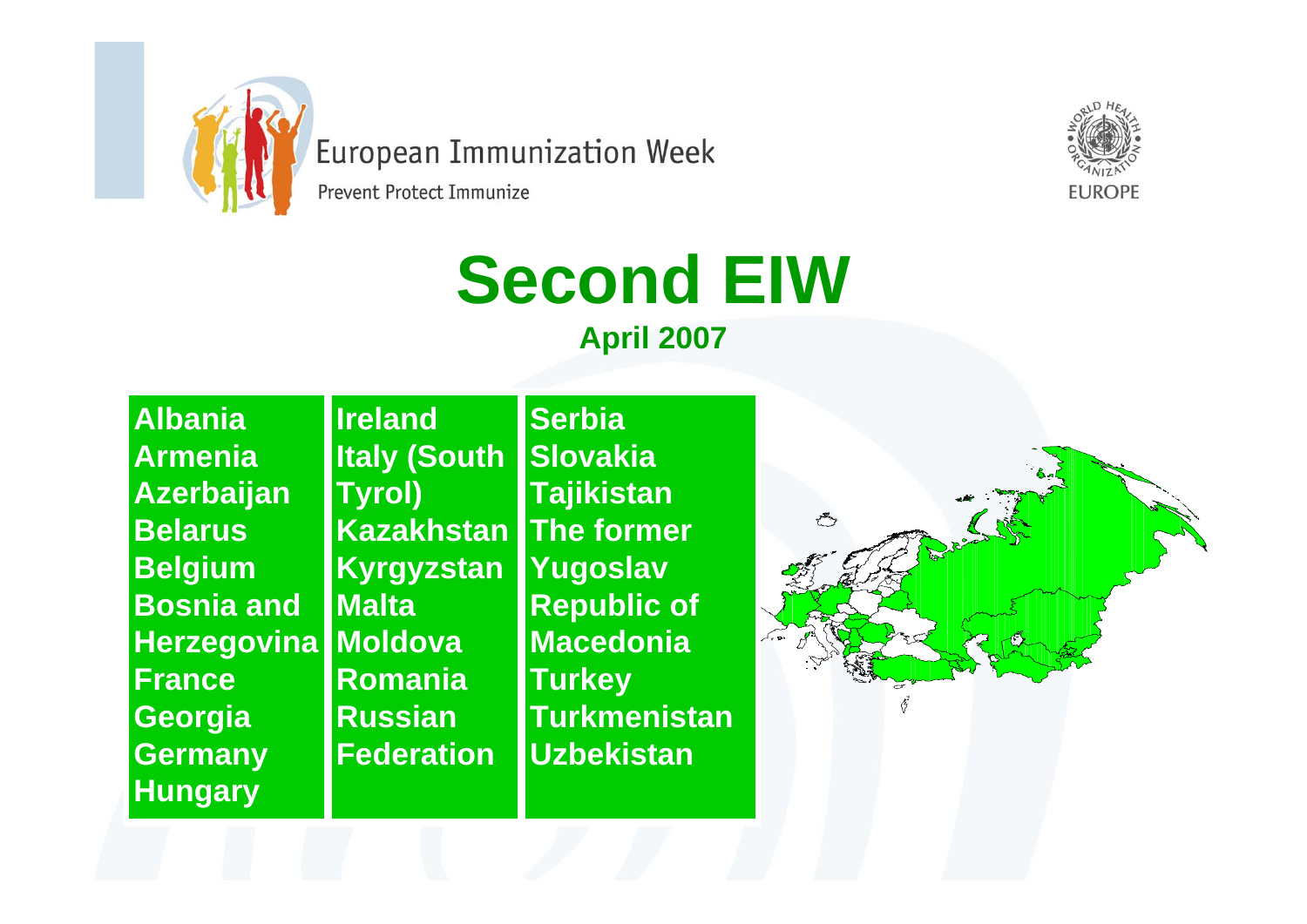

Prevent Protect Immunize



#### **Results 2007 Individual national challenges**

#### **FOCUS…**

**Polio**

**Measles and rubellaNew and underused vaccinesImmunization quality and safety Travel vaccine**

**Vulnerable, high-risk children and communitiesYoung adults Women of child-bearing age**

#### **APPROACH…**

**Information materialsOutreach activities Boosting planned immunization activity Training, conferences, workshops etc.** **ParentsHealth professionals Decision makersMedia**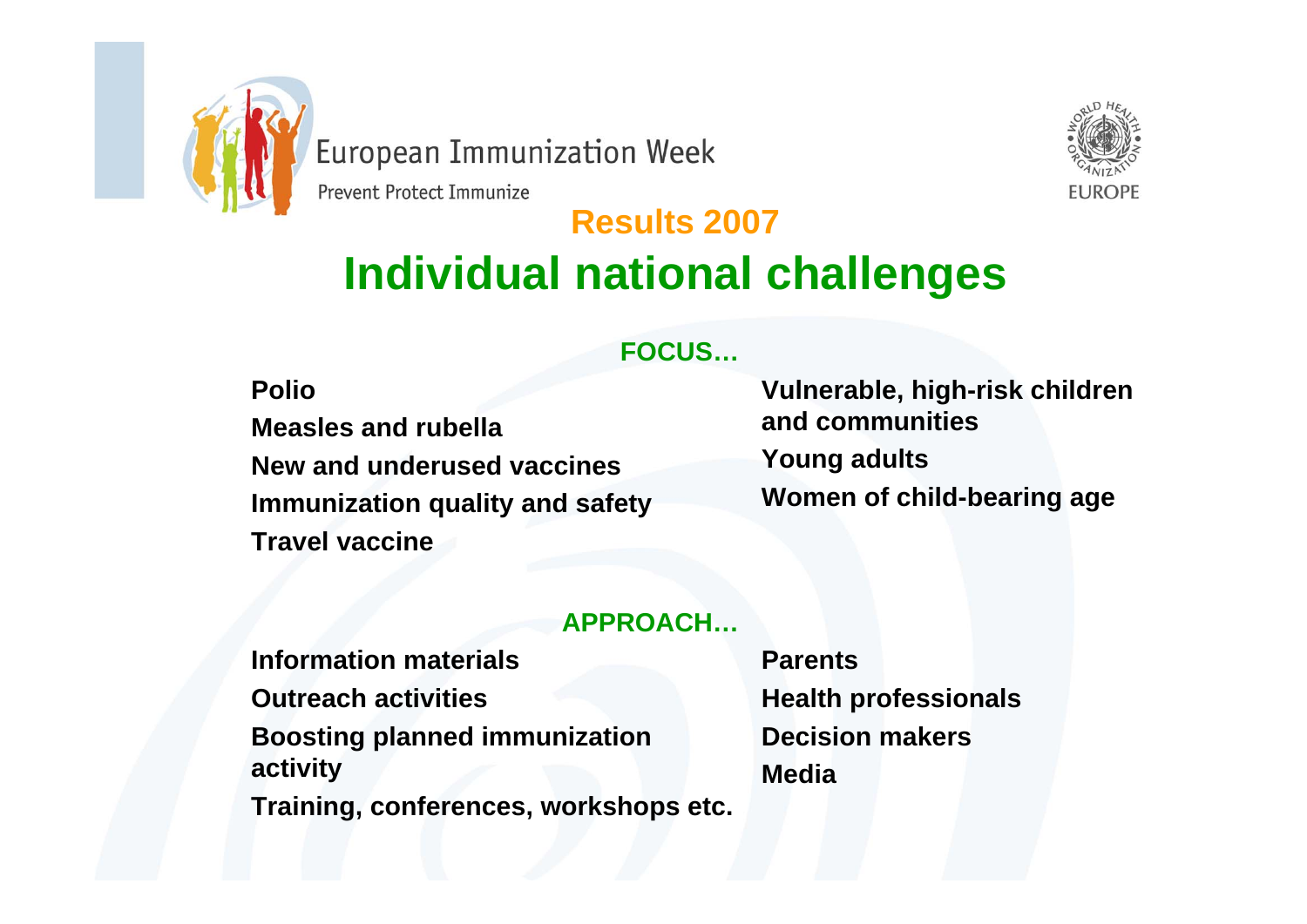

Prevent Protect Immunize



## **Results 2007 Synergy across a large Region**

**Slogan and logo widely used – almost all countries**

**Regional print materials widely used – modified to national language and context**







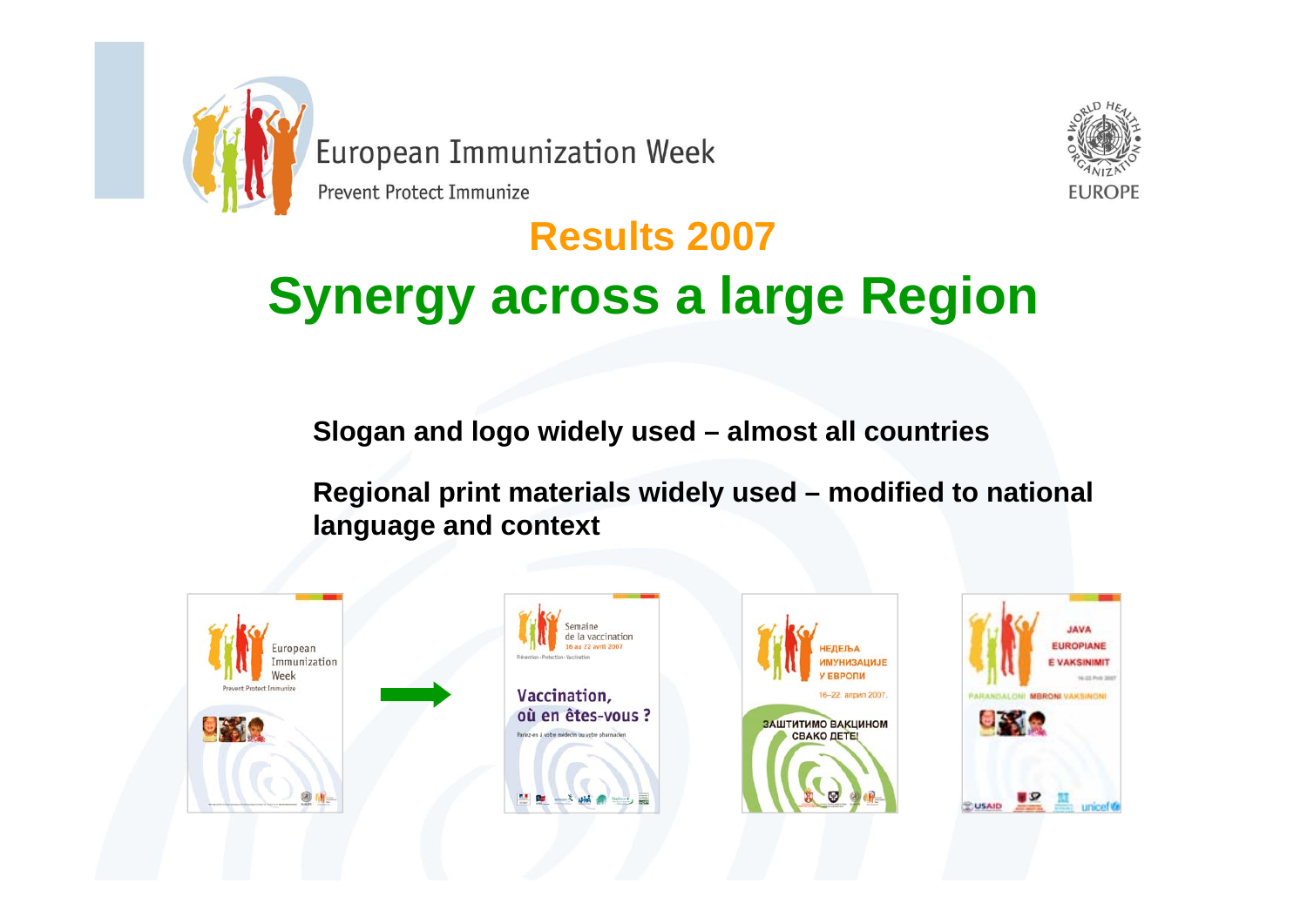

Prevent Protect Immunize



## **Results 2007 High-level involvement**



**Danish Crown Princess Mary regional patron**

**First Lady Azerbaijan**

**President Romania**

**Ministers of Health**

**"Ambassadors"**

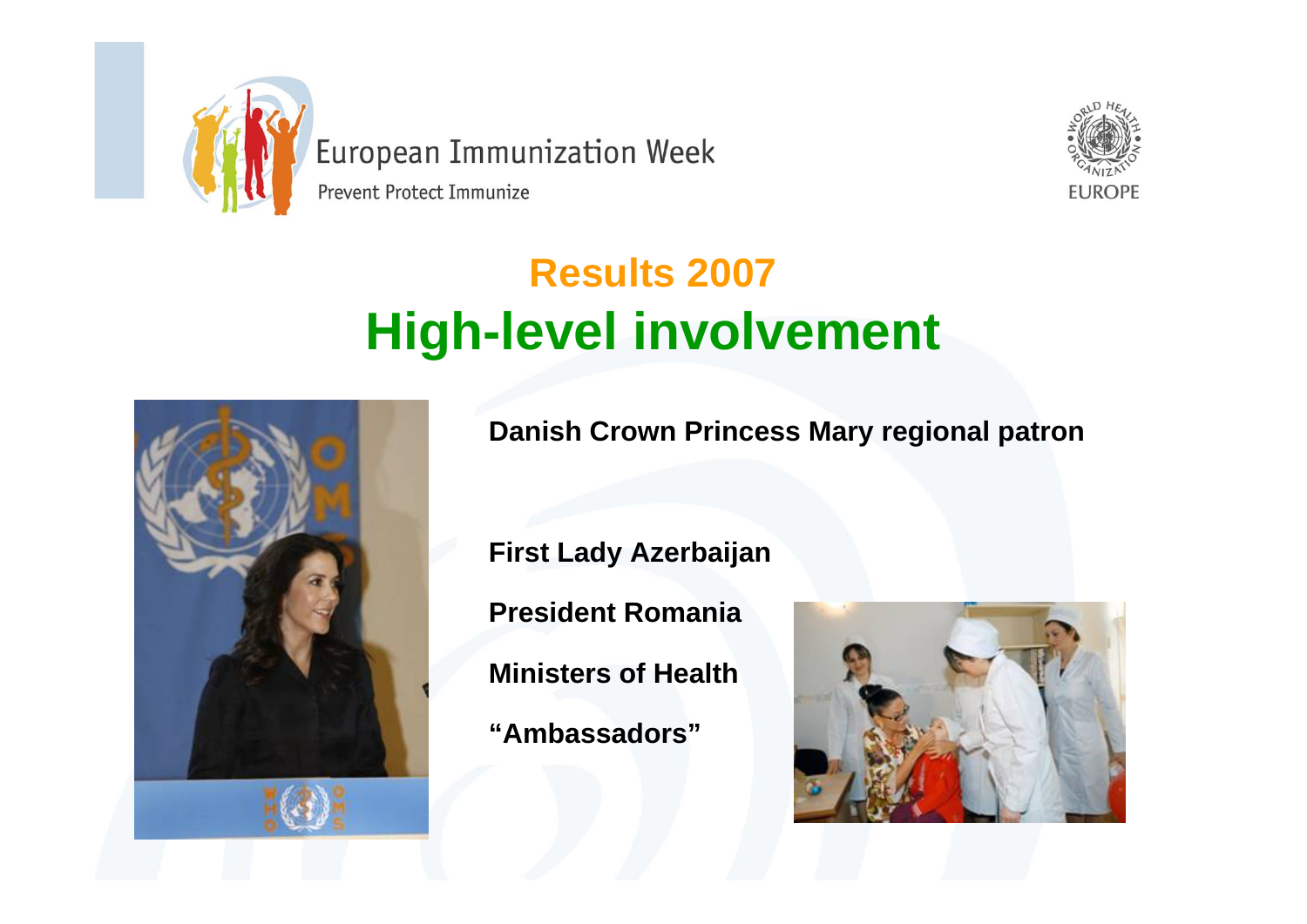



## **Results 2007 Information to key target groups**

- 124 different information materials developed
- 846 734 information products distributed in total
- 563 996 folders and leaflets distributed
- 22 370 fact sheets distributed
- 34 231 immunization cards updated
- 701 202 SMS messages sent out
- 7 371 radio, TV or newspaper messages/announcements sent out
	- 106 web sites launched





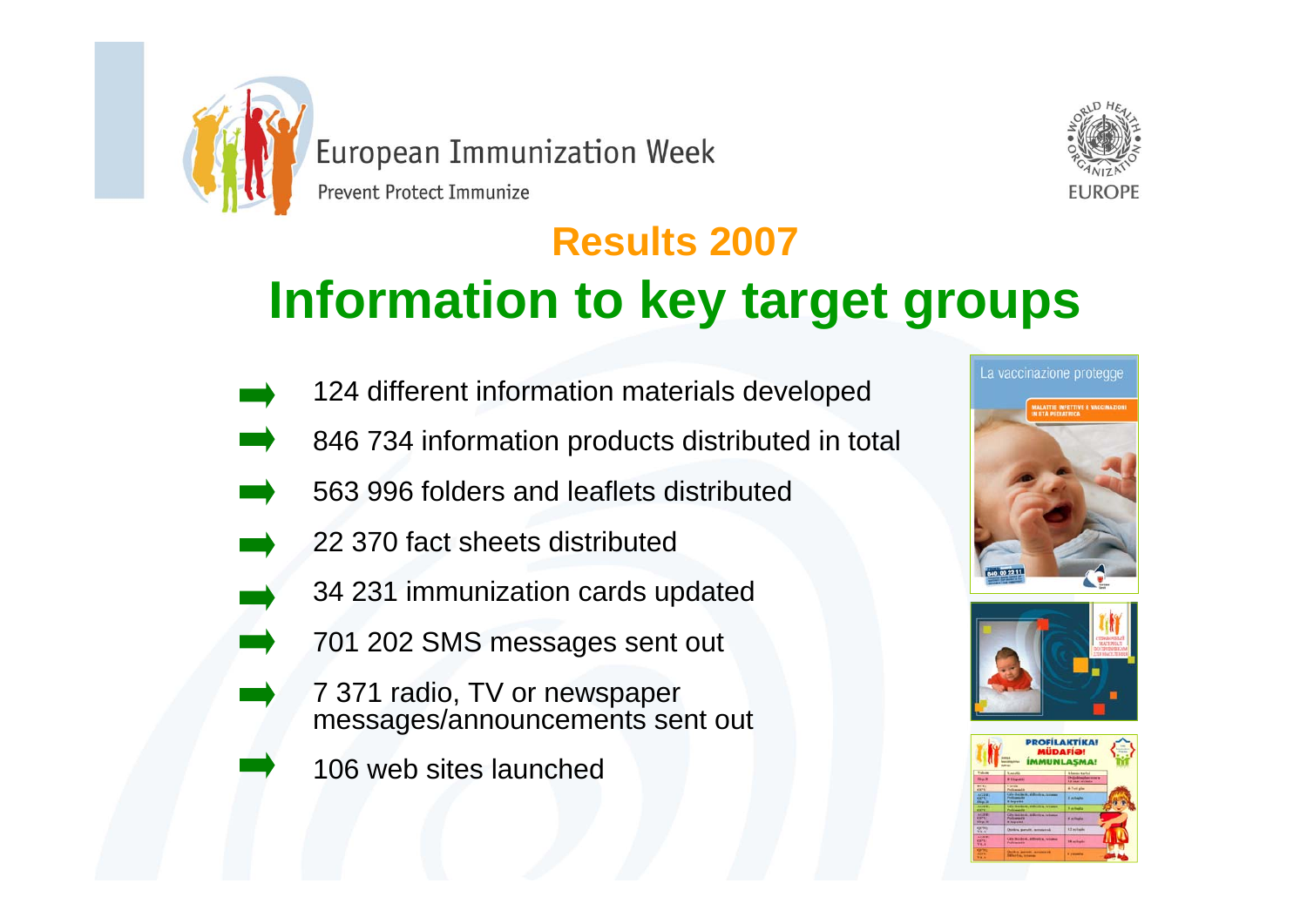

Prevent Protect Immunize



## **Results 2007 Engaging key target groups**

- 546 901 high-risk persons immunized
- 1 491 352 vaccinations provided in total
	- 28 competitions held
	- 226 workshops or conferences held
	- 6 650 school lessons on immunization conducted
	- 732 training sessions carried out

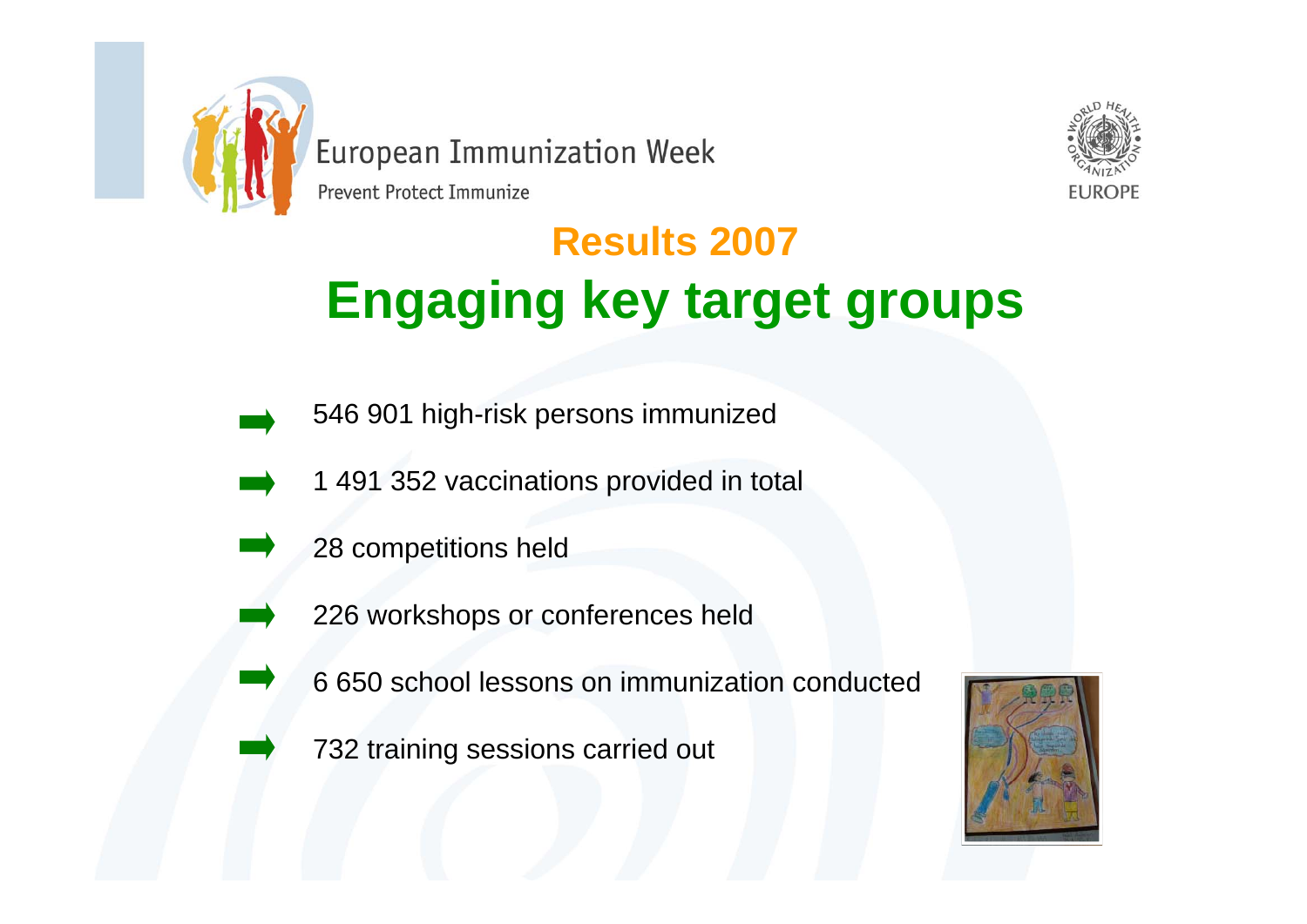

Prevent Protect Immunize



## **Results 2007 Positive and balanced media**

23 countries engaged in media activities

Media activities across the Region included press conferences, competitions, workshops, releases…

Region-wide, positive and balanced media coverage!



В РТ началась европейская неделя иммунизации

Европейская недоля иммунизации стартовала 16 апреля в Тоджикистоне. Как отметна но состоявшейся по этому случою в иба пресс-конференции директор Национального центра изонии РТ Шамсулло Джобиров, в 1992-1995 годах в нике отмечались случаи массового заболевания детей параличом, туберкулезом, но благодаря работе мед

и гепатит В. ким образом, остаются воспринмч ee 3 Mm выми ко многим инфекциям, которые









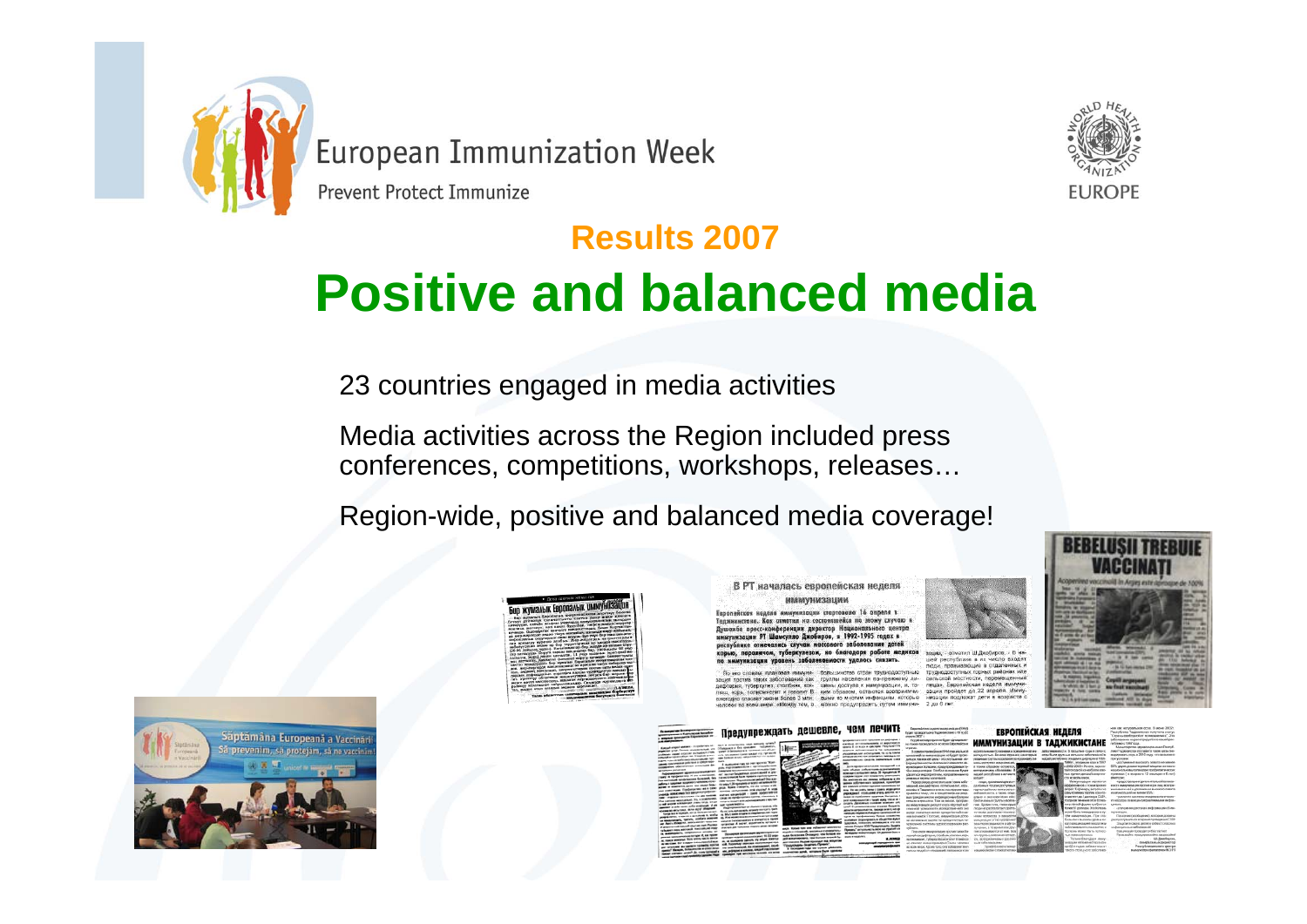

Prevent Protect Immunize



## **Feedback from Member States**

- "Would you recommend that your country participates in European Immunization Week next year?": 100% YES
- "Overall, do you think that European Immunization Week 2007 was...":"Successful" (78%), "partially successful" (22%).
- "Do you believe EIW will increase immunization coverage in specific groups" after one or a few years: 100% YES

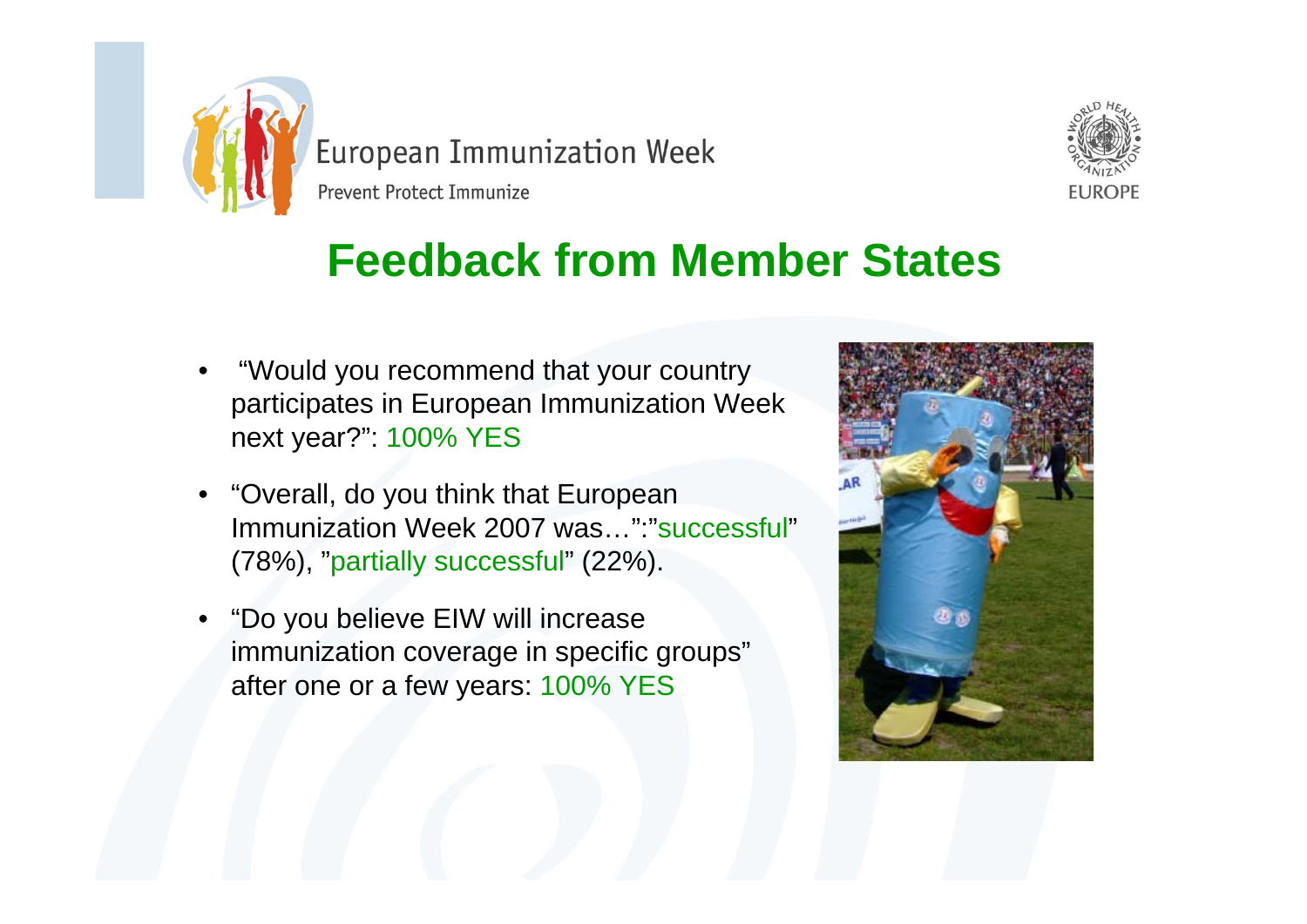

Prevent Protect Immunize



### **Steps ahead**

Sustaining successes and achievements, and consolidate engagement/enthusiasm from Member States.

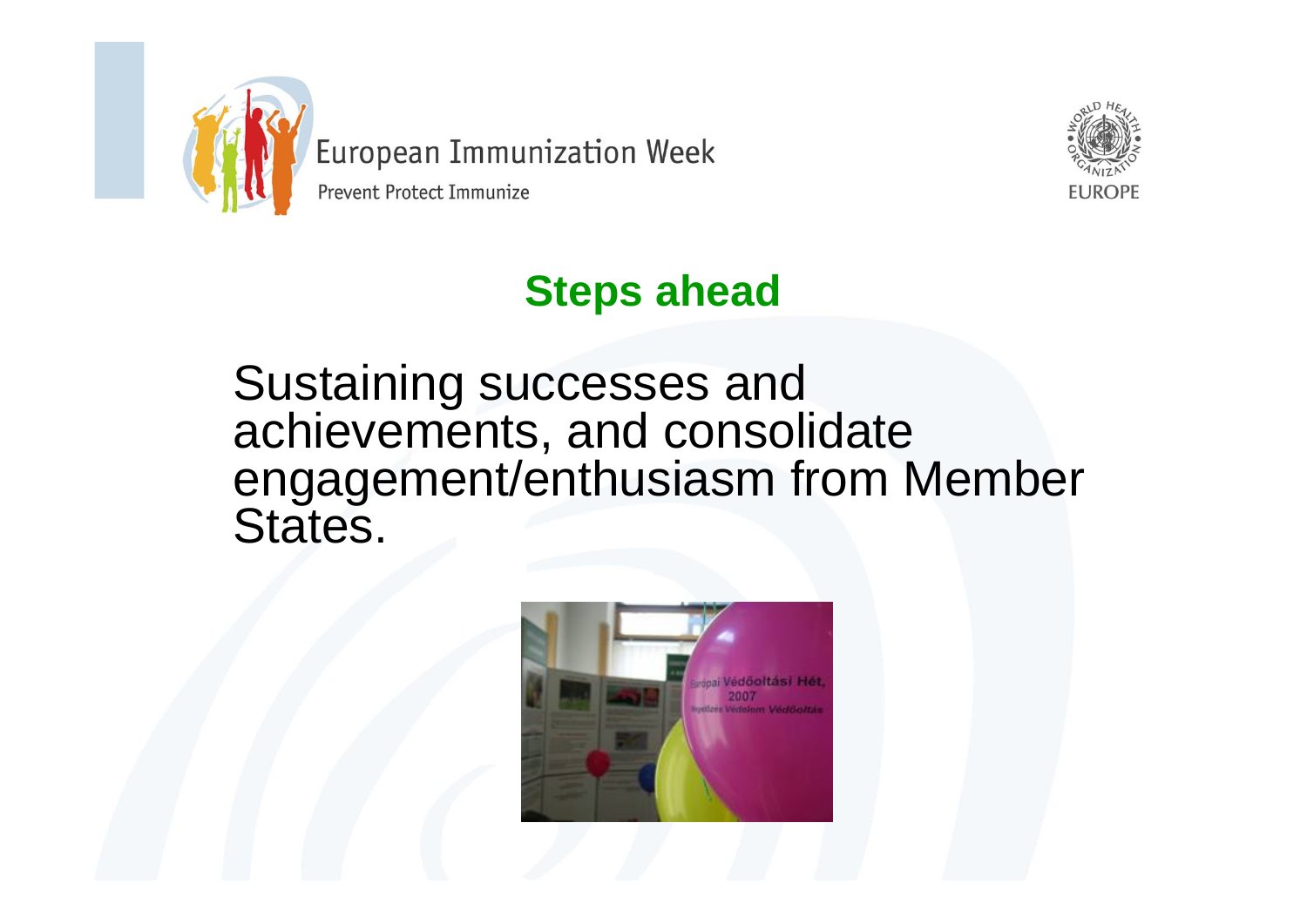

Prevent Protect Immunize



# **Next EIW**

- 21-27 April 2008
- 29 (+) countries expressed interest